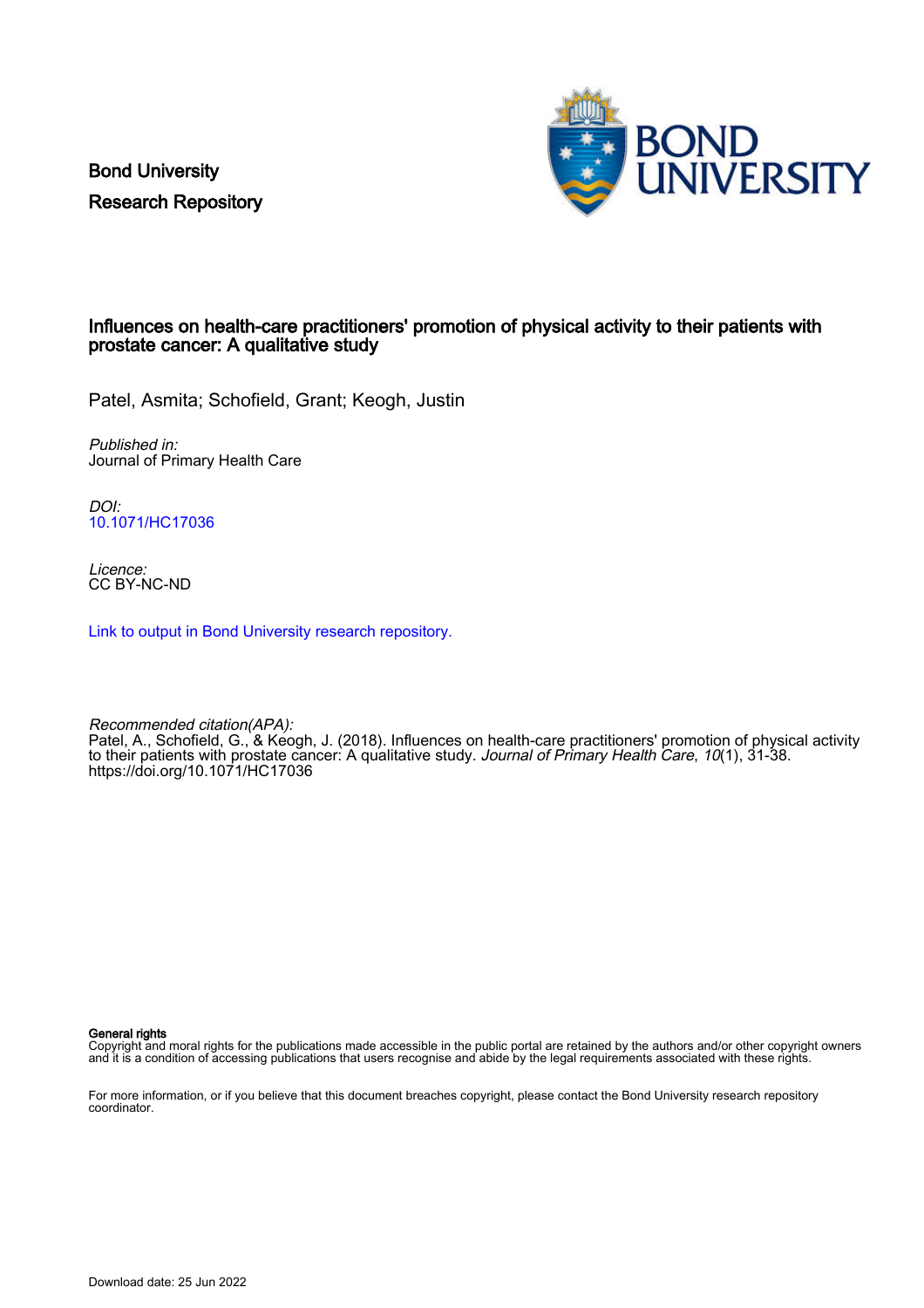# Influences on health-care practitioners' promotion of physical activity to their patients with prostate cancer: a qualitative study

Asmita Patel BA, MA, PGDipHSc, PhD;<sup>1,2</sup> Grant Schofield BSc(Hons), PhD;<sup>3</sup> Justin Keogh BHSc, BHMS(Hons), PhD;<sup>3,4</sup>

# ABSTRACT

INTRODUCTION: Physical activity is beneficial for the physical and psychological health of patients with prostate cancer (PCa). Health-care practitioners are ideally positioned to promote physical activity to their patients.

AIM: To identify factors that influenced health care practitioners to either promote or not promote physical activity to their patients with PCa.

METHODS: Individual interviews were conducted with 16 Auckland-based health-care practitioners, including specialists (oncologists and urologists), physiotherapists and complementary and alternative (acupuncturists) health-care practitioners. Data were analysed using an inductive thematic approach.

RESULTS: Treatment-related factors (ie counteracting side-effects of hormone suppression treatment), longer life expectancy and risk factors for other conditions appeared to influence the promotion of physical activity to patients. Time constraints of consultations and complex medical issues were barriers to the promotion of physical activity.

CONCLUSIONS: This study found that a variety of health-care practitioners are providing some degree of physical activity advice to their patients with PCa. Collaborative practice among health-care practitioners to verbally reinforce the benefits of physical activity, coupled with referral to experts in physical activity promotion/rehabilitation (such as physiotherapists), should be encouraged for best practice care.

KEYWORDS: Prostate cancer; physical activity; health-care practitioners; lifestyle advice; androgen deprivation treatment (ADT)

Introduction

Prostate cancer (PCa) is the most prevalent male cancer in New Zealand.<sup>1</sup> As a result of advancements in screening procedures and treatment options, men are living longer post-diagnosis.2 With an increase in survivorship, a growing focus is now being placed on factors than can help to maintain and improve the health-related outcomes of PCa survivors.<sup>3-5</sup> This is especially

pertinent as PCa survivors are at increased risk for PCa recurrence, secondary cancers, cardiovascular disease and other chronic health conditions,<sup>2,6,7</sup> as well as cancer-related fatigue, depression and other mental health conditions.<sup>8</sup> For men receiving androgen deprivation treatment (ADT), there is an additional risk for osteoporosis, type 2 diabetes, weight gain and metabolic syndrome.<sup>9</sup>

<sup>1</sup> School of Public Health and Psychosocial Studies, Auckland University of Technology, Auckland, New Zealand

<sup>2</sup> New Zealand College of Chinese Medicine, Auckland, New Zealand

<sup>3</sup> Human Potential Centre, Faculty of Health and Environmental Sciences, Auckland University of Technology, Auckland, New Zealand

4 Bond University, Research Centre for Health, Exercise and Sports Sciences Faculty of Health Sciences and Medicine, Bond University, Gold Coast, Queensland, Australia

J Prim Health Care doi:10.1071/HC17036 2018;10(1):31–38. Published online 27 February 2018

#### CORRESPONDENCE TO: Asmita Patel

Human Potential Centre, Auckland University of Technology, Private Bag 92006, Auckland 1142, Auckland, New Zealand asmita.patel@aut.ac.nz

Journal Compilation © Royal New Zealand College of General Practitioners 2018

CSIRO Publishing

This is an open access article licensed under a [Creative Commons Attribution-NonCommercial-NoDerivatives 4.0 International License](https://creativecommons.org/licenses/by-nc-nd/4.0/)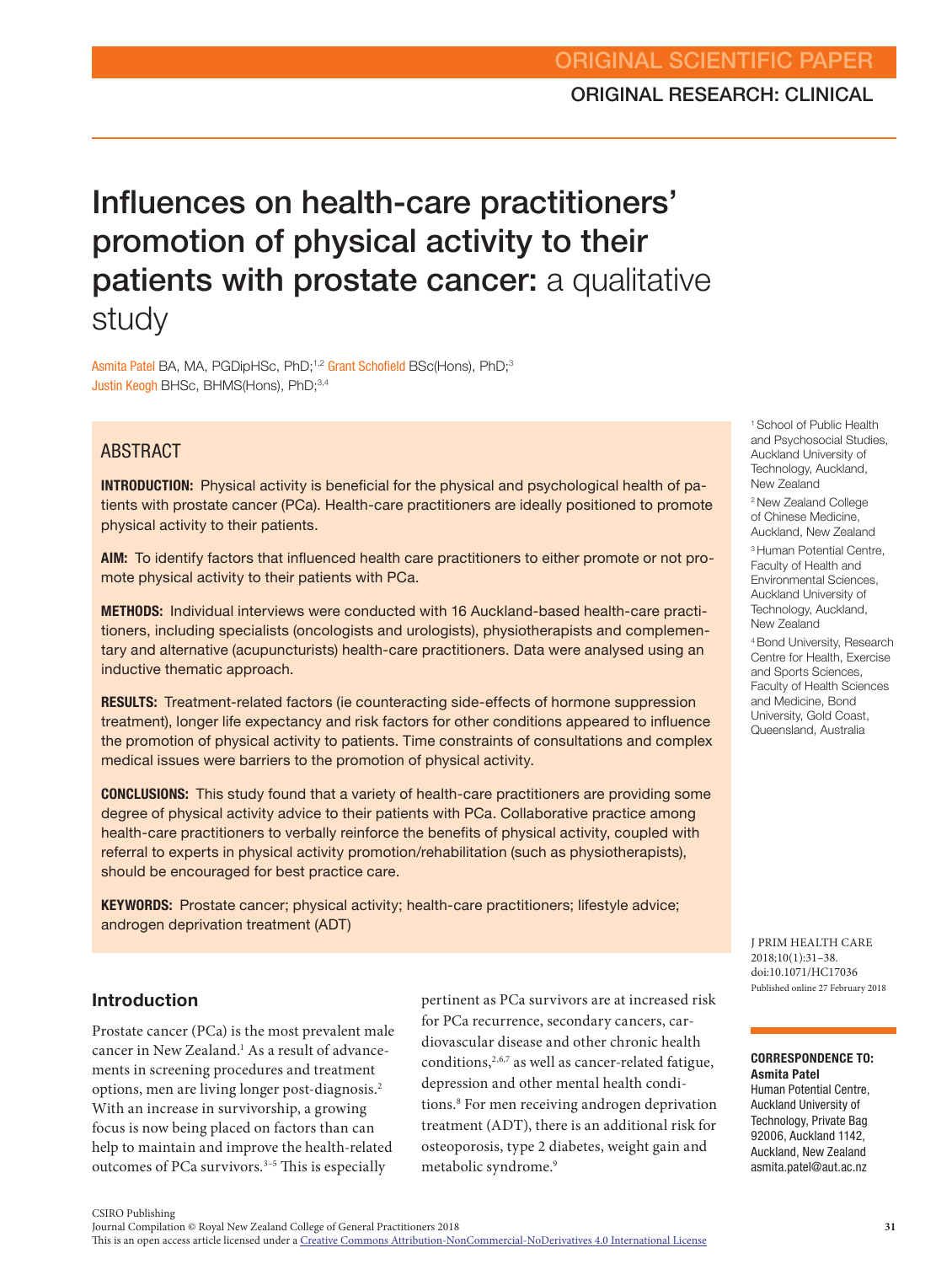## WHAT GAP THIS FILLS

What is already known: Physical activity is beneficial for the physical and psychological health of PCa survivors, but many PCa survivors are physically inactive. Health-care practitioners are ideally positioned to promote physical activity to their patients who have PCa.

What this study adds: This study found that health-care practitioners were aware of some of the benefits of physical activity for patients with PCa. The health-care practitioners in this study were more likely to promote physical activity to patients who were on androgen deprivation treatment, or for men who had longer life expectancy and risk factors for other conditions.

> Physical activity has been identified as a modifiable lifestyle-related behaviour that can positively influence the physical and psychological healthrelated outcomes of PCa survivors.<sup>2,10-12</sup> Physical activity can help counteract some of the negative PCa- and treatment-related side-effects.<sup>2,10</sup> Regular physical activity can reduce cancer-related fatigue and improve physical function, including muscular fitness, continence and quality of life.2,10–12 Engagement in regular physical activity has also been associated with lower prostate specific antigen (PSA) levels and may also delay the use of ADT treatment.<sup>13</sup> Regular physical activity may also lower the risk of cancer progression and recurrence.3,14,15

> Despite the benefits of regular physical activity, many PCa survivors are physically inactive, engaging in insufficient activity to produce health-related gain.<sup>16,17</sup> Health-care practitioners have been identified as individuals who can help promote healthy behaviours such as physical activity to patients with cancer.18–20 Health-care practitioners are ideally positioned to provide lifestyle-related information to their patients with PCa, as they see these men on a regular basis for PCa-related treatment, surveillance and other health-care conditions.4,21

Cancer survivors are more likely to engage in regular physical activity if advice for physical activity is imparted by their health-care practitioner.19,20,22 However, patients with cancer may not always receive sufficient physical

activity advice from their health-care practitio ner(s).20,23–25 In the case of PCa, limited research exists both nationally and internationally that has examined influences on health-care practitioners to provide physical activity advice to their patients with PCa. Therefore, the aim of the present study was to identify influences on practitioners to promote or not promote physical activity to their patients with PCa.

#### Methods

#### **Participants**

Sixteen health-care practitioners (eight female and eight male) who frequently treat men who have had a diagnosis of PCa took part in the present study. They ranged in age from 28 to 72 years (49.3  $\pm$  12.0 years). Participants had practised in their fields between 1 and 45 years (23.1  $\pm$  12.7 years). Participants were three medical oncologists, one radiation oncologist, four urologists, one oncology nurse specialist and one urology nurse specialist, one radiation therapist, two general practitioners (GPs) (including one who was also an acupuncturist), two physiotherapists and two acupuncturists (including the GP above). All participants practised in the Auckland region. To be eligible to participate, participants had to have frequently provided either specialist (biomedical), allied (physiotherapy) or alternative and complementary (acupuncture) treatment to men who had received a clinical diagnosis of PCa. All urologists and oncologists taking part in the study held concurrent positions at private practices and public hospitals. All urology and oncology nurses worked in a public hospital. All other health-care practitioners worked in private practice.

#### Measures

A structured interview schedule (Table 1) was developed from the literature. Questions were about the two main topic areas: (1) factors facilitating physical activity promotion by health-care practitioners to patients with PCa; and (2) barriers to the promotion of physical activity. Questions were open-ended to allow for discussion and elaboration on points made by participants. Although the interview schedule contained set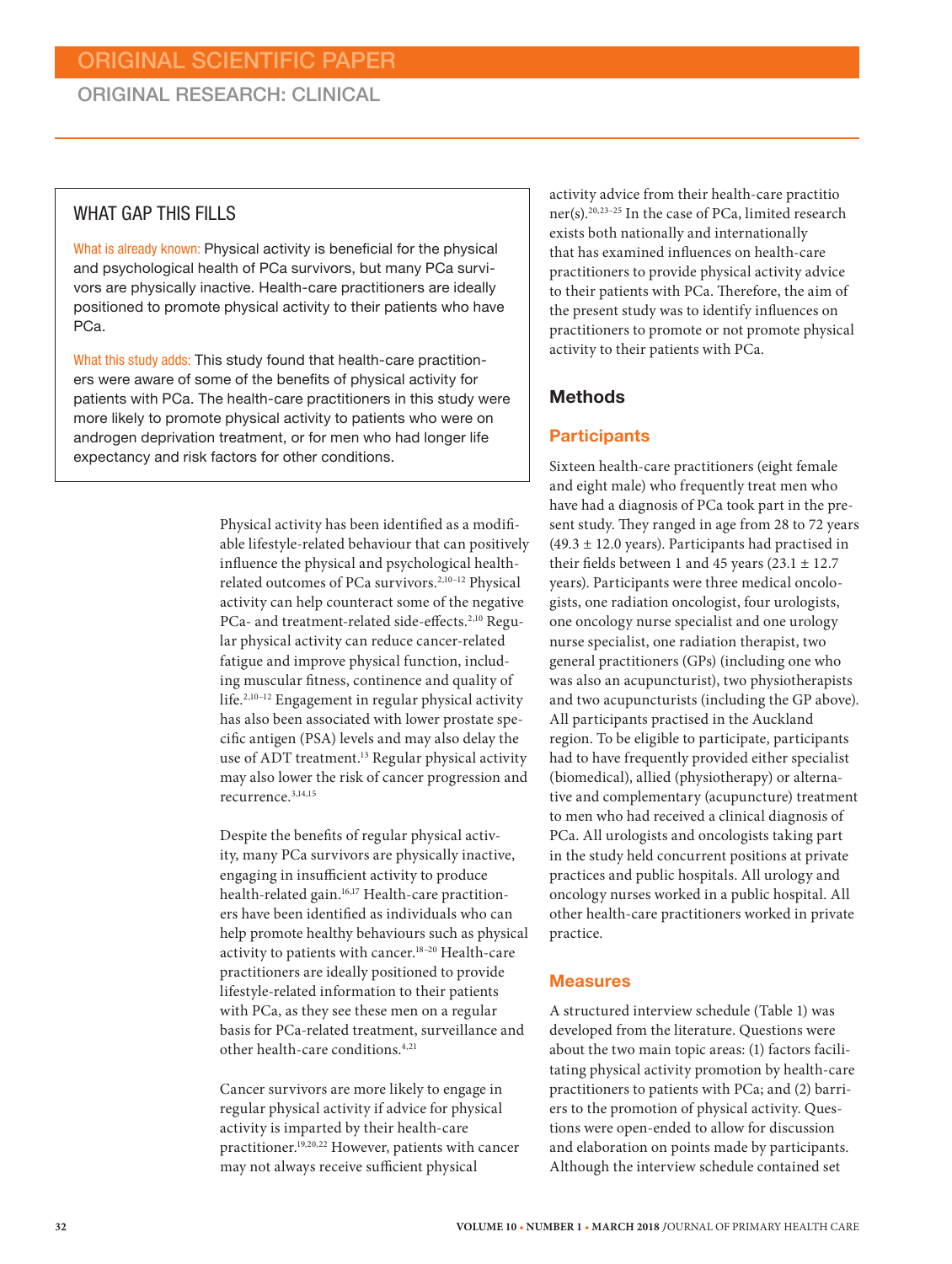questions, there was also opportunity for participants to raise other related issues and concerns during the interview process.

#### Procedure

We purposively sampled oncologists, urologists, nurse specialists, general practitioners, physiotherapists and acupuncturists who provide treatment to patients with PCa. Purposive sampling aimed to provide a breadth of understanding of different health-care practitioners. A total of 38 invitation letters detailing the study were emailed to potential participants to which 16 positive responses were received.

Participants were individually interviewed by the first author at their work place. Interviews ranged in length from 13 to 35 min. Informed written consent was obtained from each participant before each interview commenced. Ethical approval for this study was obtained from the Northern A Health and Disability Ethics Committee (Reference number: 13/NTA/241/AM01).

### Data analysis

All interviews were audio-taped and transcribed verbatim. Data were analysed using an inductive thematic approach based on Auerbach and Silvertein<sup>26</sup>. The first author transcribed all interviews and identified initial themes. The analysis process comprised four main steps: (1) reading and re-reading the transcripts for each question to understand responses to the specific question under analysis; (2) identifying text within an allocated question where participants had used the same or similar words to convey the same idea (referred to as 'repeating ideas'); (3) coding and naming the repeating ideas to generate themes; and (4) verifying the trustworthiness of the findings. Research team members independently read the transcripts to verify or disqualify themes to reduce the potential for individual researcher bias.26 Data were analysed under two main topic areas: (1) factors facilitating promotion of physical activity by health-care practitioners to their patients with PCa; and (2) barriers to the promotion of physical activity by health-care practitioners to their patients with PCa.

Table 1. Interview schedule

Can you please tell me about the type of prostate cancer patients you routinely see and what your overall treatment and consultation philosophy is?

I am interested in finding out if you provide your prostate cancer patients with any physical activity or exercise advice? If so, what kind of advice?

What factors influence you in promoting or not promoting physical activity to your prostate cancer patients?

#### **Results**

Themes and sub-themes are discussed below, and direct quotes are provided to illustrate participants' views and experiences.

#### Factors facilitating the promotion of physical activity

Five main themes and three sub-themes emerged within this topic.

#### Treatment-related factors

Treatment-related side-effects appeared to strongly influence whether health-care practitioners provided physical activity advice to their patients with PCa. Patients receiving ADT were more likely to receive physical activity advice than men receiving other forms of treatment for their PCa. This was mainly related to practitioners' understanding of the adverse side-effects of ADT.

'For patients on androgen deprivation treatment, I tell them how important physical activity is for this disease. I tell them about the forms of physical activity, doing gym work and weight bearing activities.' [Practitioner 2, Urologist]

'For those on hormone therapy, to focus [on] resistance exercise and aerobic exercise to maintain muscle bone mass, I give verbal advice. We have a little plan written with our hormone care plan, which talks about some simple exercises.' [Practitioner 15, Urology Nurse Specialist]

#### Curative group and benefits of physical activity

Some participants discussed how physical activity would be more beneficial for men in the curative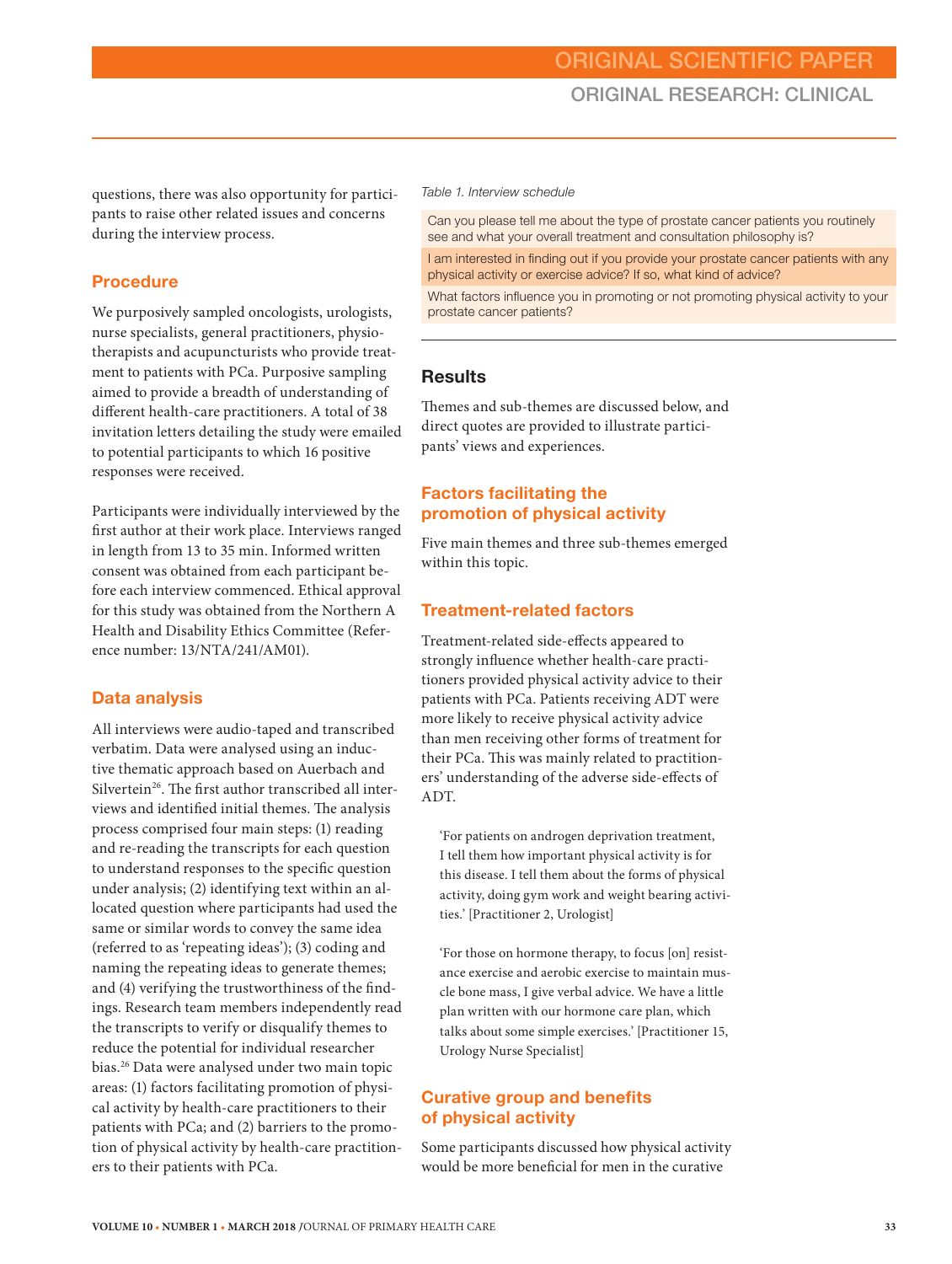group, as they were more likely to have longer life expectancy post-treatment. The curative group consisted of men with locally confined PCa that was treated with a radical prostatectomy.

'I think the ones who would benefit the most from physical activity are the ones who've got locally confined prostate cancer and have been treated with an operation, because they've got a 10- to 15 year life expectancy.' [Practitioner 4, Urologist]

'If I have patients that have been treated radically and they are very keen on doing everything they can to maintain being cancer free, then I do mention exercise.' [Practitioner 11, Radiation Oncology]

#### Physical activity advice for other conditions

Some health-care practitioners also provided physical activity advice in relation to risk factors for other conditions, such as cardiovascular conditions, osteoporosis, as well for weight control.

'I tell every patient that the same people who have prostate problems may have heart problems also, and that physical activity is good for their general health.' [Practitioner 2, Urologist]

'I think anybody who is prone to osteoporosis, which are the guys on hormone treatment can benefit from physical activity.' [Practitioner 2, Urologist]

'It's important to exercise for control of weight.' [Practitioner 11, Radiation Oncologist]

#### Physical activity for better quality of life and general well-being

Physical activity was perceived to be beneficial in relation to improving quality of life and general well-being of patients with PCa.

'If you exercise, you have a better quality of life. You feel good.' [Practitioner 5, Urologist]

'Getting out in the fresh air, their sense of wellbeing is much better than just sitting at home resting all the time.' [Practitioner 3, Oncology Nurse Specialist]

#### Physical activity advice and practitioner type

Several sub-themes emerged. Different types of health-care practitioners appeared to deliver physical activity advice differently. For example, one medical oncologist provided physical activity advice as additional information delivered during a consultation. One urologist provided physical activity advice through referral to a physiotherapist. Both physiotherapists discussed how they advised and implemented individualised treatment plans for their patients with PCa. Both acupuncturists discussed how they provided physical activity advice to their patients with PCa, as such advice is consistent with the underlying principles of the Traditional Chinese Method (TCM) model, which views physical activity as supporting health.

#### Physical activity advice from specialist health-care practitioners

'In a consultation, frequently men or their family will bring up, 'what else can I do to help with my treatment?' I talk to them about the fact that across the board in cancer, there is increasing evidence that there's improved outcomes if you remain physically active.' [Practitioner 8, Medical Oncologist]

'If I think they would warrant with physical activity, I would normally send them to one of my physiotherapy colleagues to introduce a programme for them. They are better trained in terms of giving them the right advice for the right exercises.' [Practitioner 16, Urologist]

#### Physical activity advice from physiotherapists

'I start off doing one-on-one assessments with clients. I see them at all times during the spectrum. After surgery, radiotherapy, chemotherapy, or during chemotherapy.' [Practitioner 10, Physiotherapist]

'Initially pre-surgery, I'll see them once. We'll do an assessment, get them started doing exercises.' [Practitioner 9, Physiotherapist]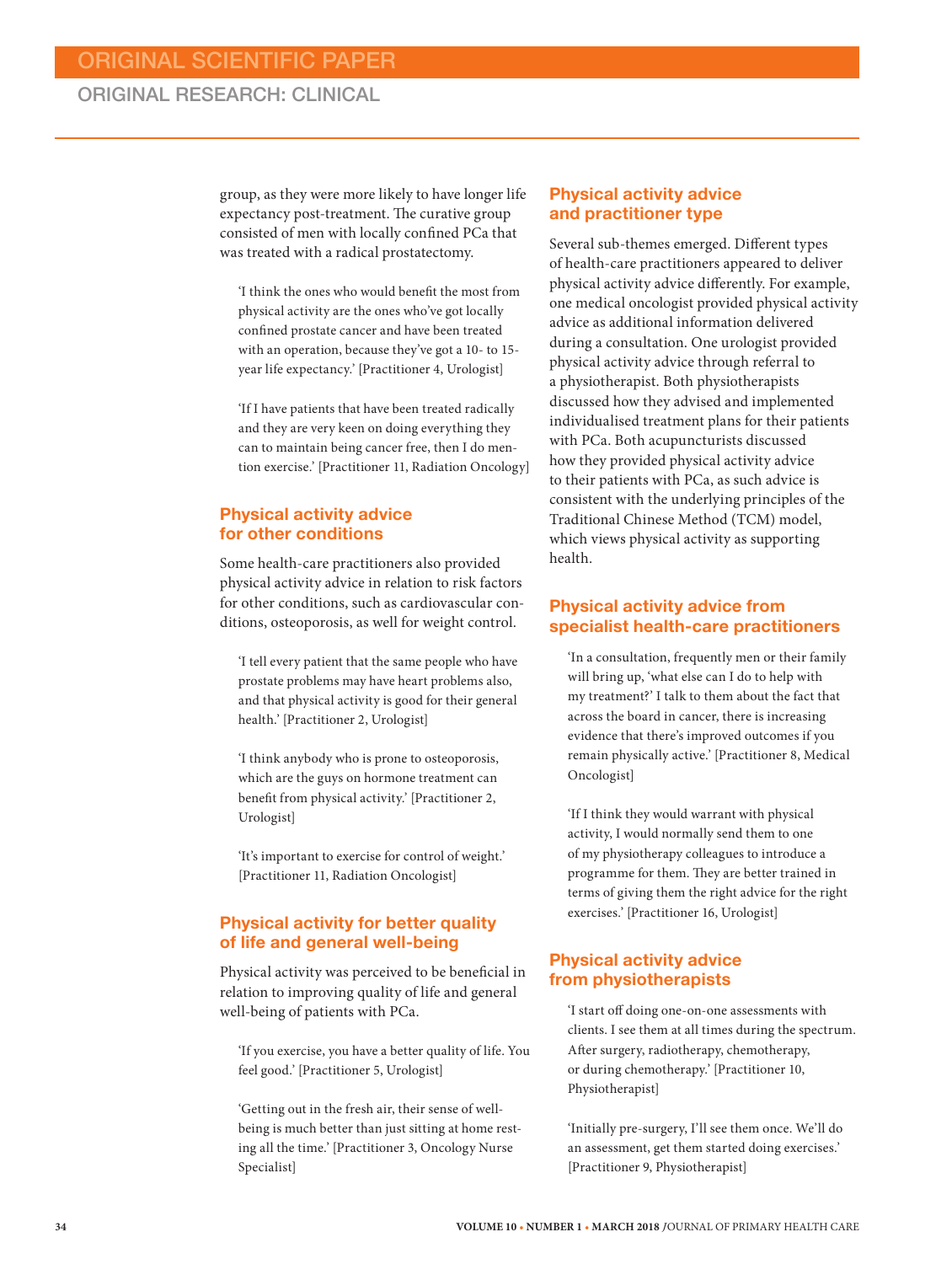#### Physical activity advice from complementary and alternative health-care practitioners

'In the Chinese model, prostate cancer is qi stagnation, blood stasis and accumulation of damp. One would recommend qigong breathing exercises to move the qi. Specific exercises to opening the pelvis. Tai chi [and] walking I recommend.' [Practitioner 7, General Practitioner and Acupuncturist]

'Essential that people stay active. I give advice and examples of the things they need to be doing in terms of rehabilitation. Things like stretches, motions, [and] breathing are vital to the rehabilitation process. Yoga, Pilates and tai chi are all fantastic for rehabilitating.' [Practitioner 14, Acupuncturist]

#### Barriers to the promotion of physical activity to patients with PCa

One main theme and one sub-theme emerged within this topic area.

#### Physical activity as an auxiliary issue

This theme highlighted that medical oncologists may not provide physical activity advice as part of their regular consultation. The quotes below highlight reasons for this. Medical oncologists are specialist practitioners who generally see men with advanced PCa (metastatic castrate resistance disease), and in some cases, limited life expectancy. Under such circumstances, physical activity may be an auxiliary issue, as there are other health-related issues needing to be dealt with during the limited time of consultations. Also conveyed was the view that that other health-care practitioners could address physical activity with these men.

'We see patients at the end of their treatment line. They've got castrate resistance disease, metastatic disease, the cancer is spread outside of the prostate.' [Practitioner 12, Medical Oncologist]

'When the patient has metastatic disease or castration resistant disease they are always certainly going to die from the cancer.' [Practitioner 13, Medical Oncologist]

'I have half an hour. I feel that there are other people who can actually address it, because the patient comes to see me for the expert opinion for the management of their cancer. The other auxiliary issues can be dealt with by other health professionals. No one else is going to give them the advice I can give as a medical oncologist.' [Practitioner 13, Medical Oncologist]

'We should probably, but generally we don't. I don't think it's a routine practice. Half an hour for follow up consultations seem like a lot of time, generally there are a lot of other issues to deal with. … I can tell them about side-effects of drugs or talk about getting blood tests done. I think overwhelming them with too much information, not that I'm saying exercise is not important.' [Practitioner 12, Medical Oncologist]

'I would more likely advise them on other things, like their bone health. It depends on what amount of material we need to get through with the patient. There are a lot of medical information aspects and that leaves us very, very time poor to address these other issues.' [Practitioner 13, Medical Oncologist]

### **Discussion**

All participants were aware of the literature about the value of physical activity in the management of patients with PCa. In this study, respondents indicated that patients felt to have a longer life expectancy were more likely to be given physical activity advice. Physical activity was also perceived to be beneficial in reducing risk factors for other comorbidities and for improving men's quality of life and general well-being. These findings regarding the perceived benefits of physical activity for patients with cancer, have been substantiated in previous research that has examined both health-care practitioner perceptions and actual practices regarding physical activity promotion with patients who have cancer.19,23,25,27,28

As a sub-group, patients receiving ADT were identified as a priority for physical activity advice by urologists. This was related to the role that physical activity can have in counteracting treatment-related side-effects, such as loss of both muscle and bone mass and weight gain (mainly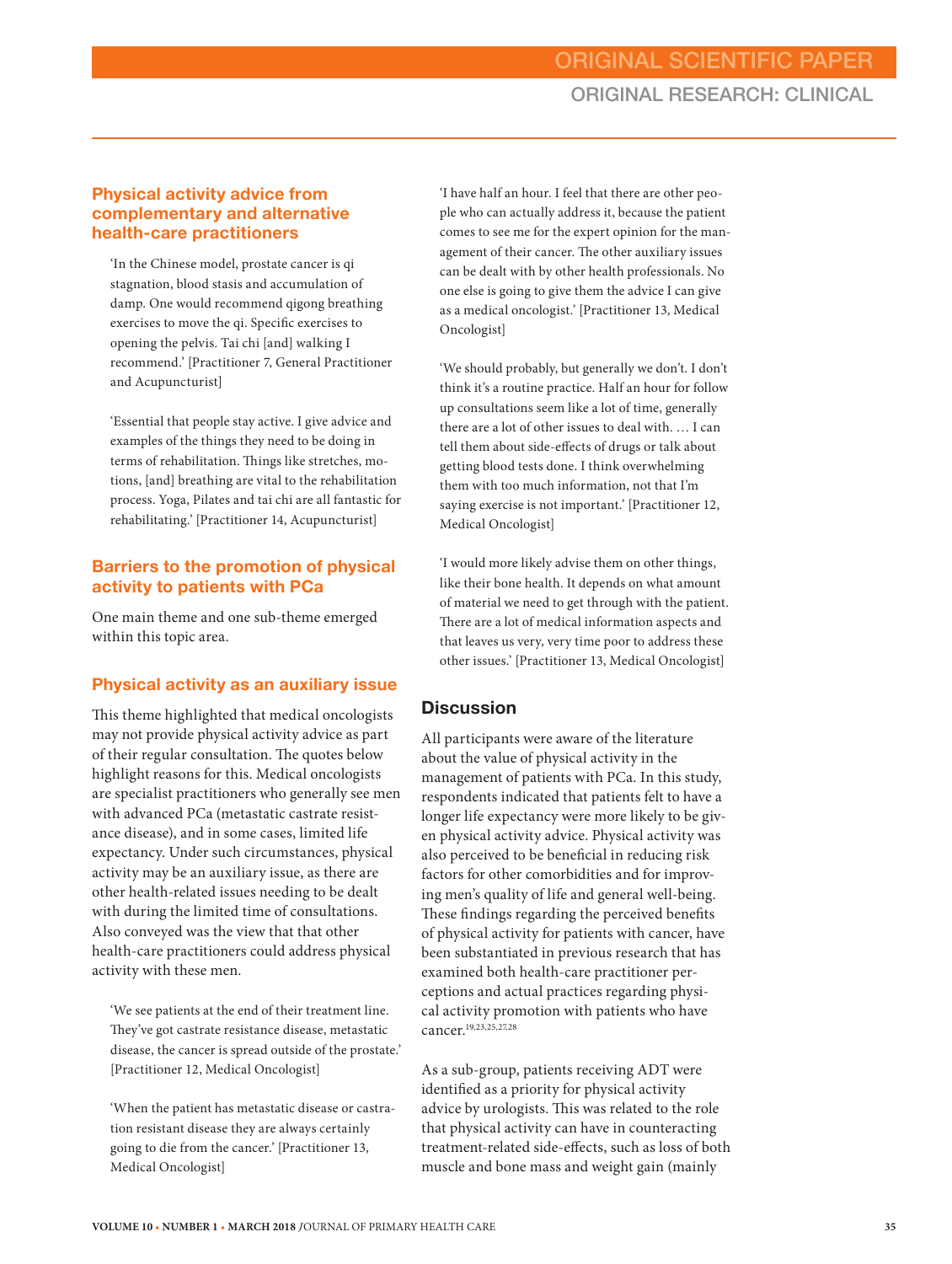fat mass in the abdominal region), and how these physiological changes can increase the risk of developing obesity, osteoporosis, type 2 diabetes and metabolic syndrome.9,12,29 Verbal advice for a combination of resistance- and aerobic-based exercises was given by urologists. This advice is consistent with the literature, which has demonstrated that both resistance- and aerobic-based exercises are beneficial for improving body composition for men on ADT. 9,10,12,29–31

Some urologists not only promoted physical activity, but also referred some of their patients to a physiotherapist. Physiotherapists were perceived to be well-trained for providing patients with PCa with physical activity advice and instruction. Urologists are ideally positioned to refer their patients with PCa to physiotherapists. In line with this, the two physiotherapists who took part in the present study discussed how they implemented individualised treatment plans for their patients with PCa.

In addition to including specialists and physiotherapists in this study, we also felt it was important to include complementary and alternative (CAM) practitioners, due to the high uptake of CAM therapies by a range of cancer survivor groups, who perceive that CAM treatment modalities can help provide a holistic treatment approach and improve well-being.<sup>32,33</sup> Acupuncturists were included in the study, as acupuncture is one of the most common CAM treatment modalities.34 The TCM-trained acupuncturists who took part in the present study discussed how they provided their patients with PCa with physical activity advice consistent with their underlying philosophical principles, which view gentler activities such as walking, yoga and tai chi as healing the body from within.<sup>35</sup>

The three participating medical oncologists stated that providing physical activity advice to their patients with cancer was not routine practice. In general, these oncologists viewed physical activity as an auxiliary issue, as they typically see men with advanced PCa who, in most cases, have limited life expectancy. Previous studies have also cited cases were medical oncologists have not provided their patients with lifestyle-related advice, such as physical activity

advice.23,36 This practice of the medical oncologists is consistent with the medical ethos of not causing additional harm, as men with advanced PCa also have a higher prevalence of bone metastases and other comorbidities that have traditionally been considered contraindications to many forms of exercise.31,37 However, there is emerging evidence indicating that regular physical activity, including resistance and aerobic training, can be effective and safe adjunct therapy for men with advanced PCa and bone metastases.<sup>2,37</sup>

Medical oncologists also indicated that time constraints in patient consultations were a major barrier prohibiting them from providing physical activity advice. Other pressing medicine-related issues need to be dealt with during consultations. Medical oncologists held the view that patients with PCa see medical oncologists for their expert advice regarding the treatment of their PCa. They also thought that if they discussed physical activity advice in addition to the medical information they needed to discuss with patients, it would be too much information for patients to process in one consultation. These findings are consistent with other research that found oncologists viewed their primary role as providing patients with specialised knowledge and information regarding treatment options, explaining test results, and discussing other medical-related issues, all of which can be time-consuming.<sup>38</sup> Previous studies designed to ascertain if oncologists provided physical activity advice to their patients with PCa and other populations of patients with cancer also reported that time constraints of consultations prevented discussions regarding physical activity.23,25 Oncologists were more likely to leave discussions regarding physical activity to other health-care practitioners, such as specialist nurses and physiotherapists.23,38

A strength of the present study relates to the methodology used. Specifically, most of the health-care practitioner research in this area has involved quantitative surveys. The qualitative interview-based methodology used allowed participants to voice their views and experiences relating to the topic areas covered. It also allowed participants to discuss other factors they thought pertinent but were not covered by the interview schedule. Another strength of this study relates to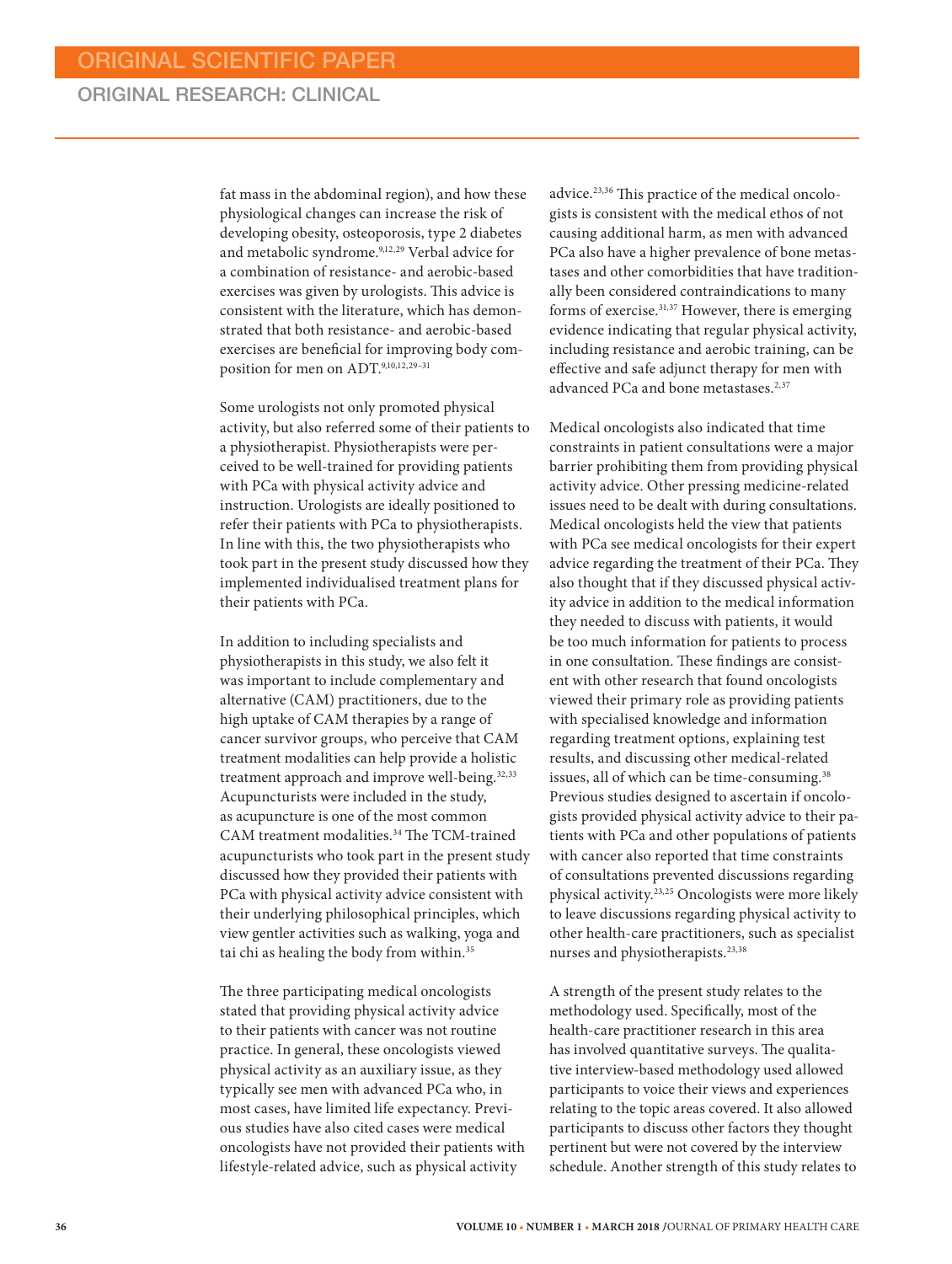the range of health-care practitioners interviewed, thus providing more insight into how a variety of health-care practitioners view the importance of promoting physical activity to their patients with PCa. A limitation of the present study was that only a small number of practitioners from each type of practitioner group named in the study were interviewed. However, we used purposive sampling to provide a breadth of understanding in terms of different practitioner types. This can aid in the potential transferability of findings to similar health-care practitioner groups.

# Conclusion

A variety of health-care providers (especially urologists) who frequently see patients with PCa were aware of some of the benefits of physical activity to reduce treatment-related side-effects and promoted these benefits to their patients. Some urology practitioners also referred their patients to physiotherapists. While the medical oncologists in this study were less likely to provide physical activity advice, this was because they focused on their primary area of expertise; they are not experts in physical activity promotion. Collaborative practice should be encouraged to verbally reinforce the benefits of physical activity and then to refer patients to appropriate experts (such as physiotherapists) to ensure that patients receive best practice care.

#### References

- 1. Ministry of Health. Cancer: new registrations and deaths 2012. Wellington, New Zealand: Ministry of Health; 2015.
- 2. Schmitz KH, Courneya KS, Matthews C, et al. American College of Sports Medicine Roundtable on Exercise Guidelines for Cancer Survivors. Med Sci Sports Exerc. 2010;42(7):1409–26. doi:10.1249/MSS.0b013e3181e0c112
- 3. Chan JM, Van Blarigan EL, Kenfield SA. What should we tell prostate cancer patients about (secondary) prevention? Curr Opin Urol. 2014;24(3):318–23. doi:10.1097/ MOU.0000000000000049
- 4. Demark-Wahnefried W, Aziz NM, Rowland JH, et al. Riding the crest of the teachable moment: promoting longterm health after the diagnosis of cancer. J Clin Oncol. 2005;23(24):5814–30. doi:10.1200/JCO.2005.01.230
- 5. Demark-Wahnefried W, Pinto BM, Gritz E. Promoting health and physical function among cancer survivors: potential for prevention and questions that remain. J Clin Oncol. 2006;24(32):5125–31. doi:10.1200/JCO.2006.06.6175
- 6. Mosher CE, Sloane R, Morey MC, et al. Associations between lifestyle factors and quality of life among older long breast, prostate, and colorectal cancer survivors. Cancer. 2009;115(17):4001–9. doi:10.1002/cncr.24436
- 7. Ornish D, Weidner G, Fair WR, et al. Intensive lifestyle changes may affect the progression of prostate cancer. J Urol. 2005;174:1065–70. doi:10.1097/01. ju.0000169487.49018.73
- 8. Wootten AC, Burney S, Foroudi F, et al. Psychological adjustment of survivors of localised prostate cancer: investigating the role of dyadic adjustment, cognitive appraisal and coping style. Psychooncology. 2007;16:994–1002. doi:10.1002/pon.1159
- 9. Galvão DA, Nosaka K, Taaffe DR, et al. Resistance training and reduction of treatment side effects in prostate cancer patients. Med Sci Sports Exerc. 2006;38(12):2045–52. doi:10.1249/01. mss.0000233803.48691.8b
- 10. Galvão DA, Taaffe DR, Spry N, et al. Exercise can prevent and even reverse adverse effects of androgen suppression treatment in men with prostate cancer. Prostate Cancer Prostatic Dis. 2007;10(4):340–6. doi:10.1038/ sj.pcan.4500975
- 11. Monga U, Garber SL, Thornby J, et al. Exercise prevents fatigue and improves quality of life in prostate cancer patients undergoing radiotherapy. Arch Phys Med Rehabil. 2007;88:1416–22. doi:10.1016/j.apmr.2007.08.110
- 12. Segal RJ, Reid RD, Courneya KS, et al. Resistance exercise in men receiving androgen deprivation therapy for prostate cancer. J Clin Oncol. 2003;21(9):1653–9. doi:10.1200/JCO.2003.09.534
- 13. Frattaroli J, Weidner G, Kemp C, et al. Clinical events in prostate cancer lifestyle trial: results from two years' follow-up. Urology. 2008;72:1319–23. doi:10.1016/j.urology.2008.04.050
- 14. Antonelli J, Freedland SJ, Jones LW. Exercise therapy across the prostate cancer continuum. Prostate Cancer Prostatic Dis. 2009;12(2):110–5. doi:10.1038/pcan.2009.4
- 15. Richman EL, Kenfield SA, Stampfer MJ, et al. Physical activity after diagnosis and risk of prostate cancer progression: data from the cancer of the prostate strategic urologic research endeavor. Cancer Res. 2011;71(11):3889–95. doi:10.1158/0008-5472.CAN-10- 3932
- 16. Boisen S, Krageloh CU, Shepherd D, et al. A crosssectional comparison of quality of life between physically' active and under-active older men with prostate cancer. J Aging Phys Act. 2016;24:642–8. doi:10.1123/japa.2015- 0195
- 17. Thorsen L, Courneya KS, Stevinson C, et al. A systematic review of physical activity in prostate cancer survivors: outcomes, prevalence, and determinants. Support Care Cancer. 2008;16:987–97. doi:10.1007/s00520-008-0411-7
- 18. Daley AJ, Bowden SJ, Rea DW, et al. What advice are oncologists and surgeons in the United Kingdom giving to breast cancer patients about physical activity? IJBNPA. 2008;5:46.
- 19. Jones LW, Courneya KS, Fairey AS, et al. Effects of an oncologist's recommendation to exercise on selfreported exercise behavior in newly diagnosed breast cancer survivors: a single-blind, randomized controlled trial. Ann Behav Med. 2004;28(2):105–13. doi:10.1207/ s15324796abm2802\_5
- 20. Keogh JWL, Patel A, MacLeod RD, et al. Perceptions of men with prostate cancer on the role of physical activity in maintaining quality of life: influence of androgendeprivation therapy. Psychooncology. 2013;22:2869–75. doi:10.1002/pon.3363
- 21. Rabin C. Promoting lifestyle change among cancer survivors: when is the teachable moment? Am J Lifestyle Med. 2009;3(5):369–78. doi:10.1177/1559827609338148